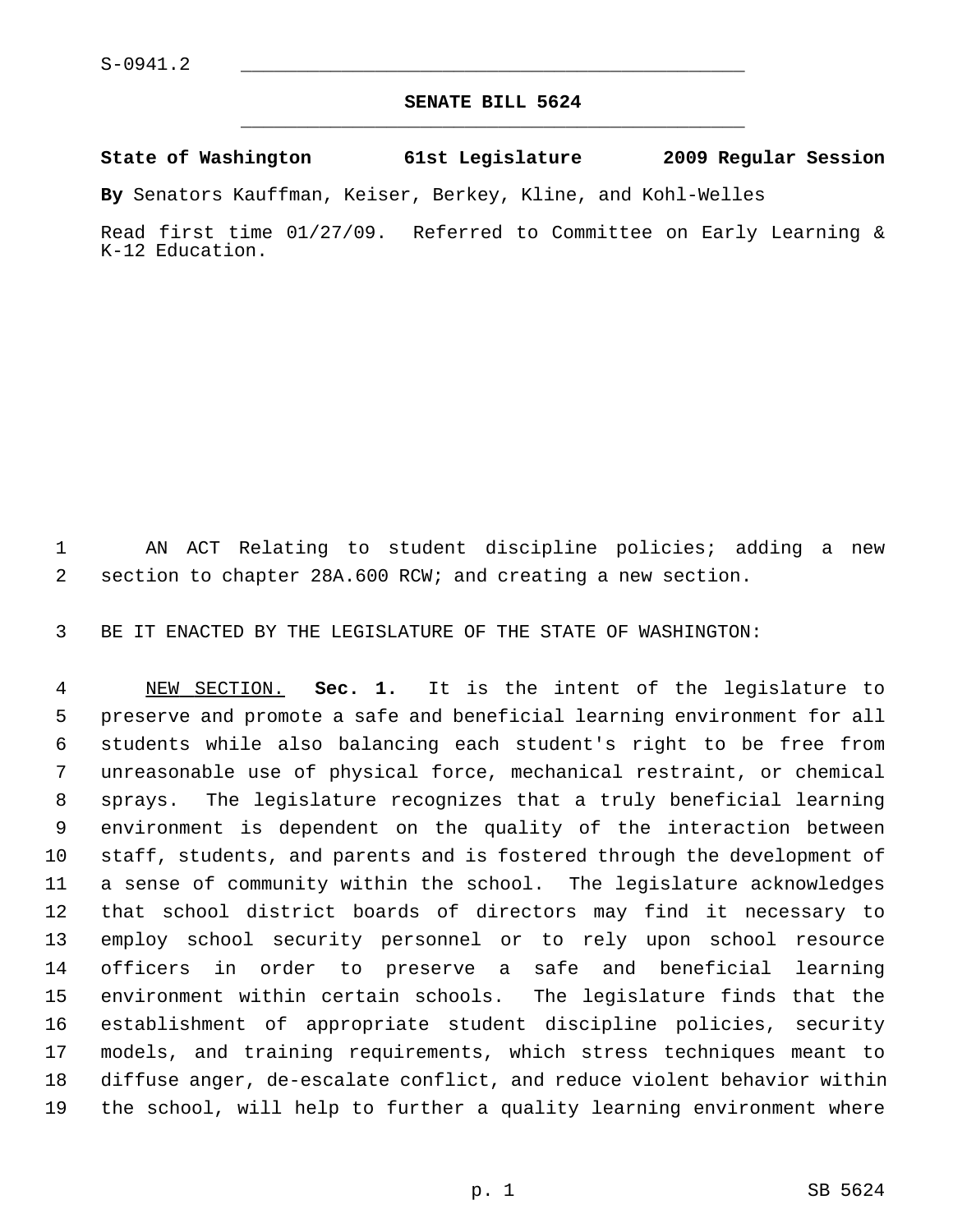1 all students are treated with dignity and respect. The legislature 2 further finds that use of physical force, mechanical restraint, or 3 chemical sprays, as an intervention in the school environment should be 4 used only in emergency situations after other less invasive 5 alternatives have failed or have been deemed inappropriate and, if 6 used, should only be used by appropriately trained personnel.

 7 NEW SECTION. **Sec. 2.** A new section is added to chapter 28A.600 8 RCW to read as follows:

 9 (1) The definitions in this subsection apply throughout this 10 section unless the context clearly requires otherwise.

11 (a) "Chemical sprays" means the use of pepper spray or chemicals, 12 or the administration of any medication to control a student or limit 13 a student's freedom of movement.

14 (b) "Mechanical restraint" means the use a mechanical device 15 including, but not limited to, metal handcuffs, plastic ties, ankle 16 restraints, leather cuffs, other hospital-type restraints, tasers, or 17 batons to control a student or limit a student's freedom of movement.

18 (c) "Physical force" means the use of any bodily force or physical 19 intervention to control a student or limit a student's freedom of 20 movement in a way that does not involve a mechanical restraint or 21 chemical spray. Physical restraint does not include momentary periods 22 of minimal physical restriction by direct person-to-person contact, 23 without the aid of mechanical restraint, accomplished with limited 24 force and designed to:

25 (i) Prevent a student from completing an act that would result in 26 potential bodily harm to self or others or damage property; or

27 (ii) Remove a disruptive student who is unwilling to leave the area 28 voluntarily.

29 (d) "School resource officer" means a person who provides security 30 and law enforcement services at one or more public schools and is a 31 commissioned law enforcement officer who has been assigned by the 32 employing police department or agency to work in collaboration with the 33 district.

34 (e) "School security officer" means a classified or contracted 35 school district employee other than a school resource officer who 36 provides security services at one or more public schools under the 37 direction of a school building administrator.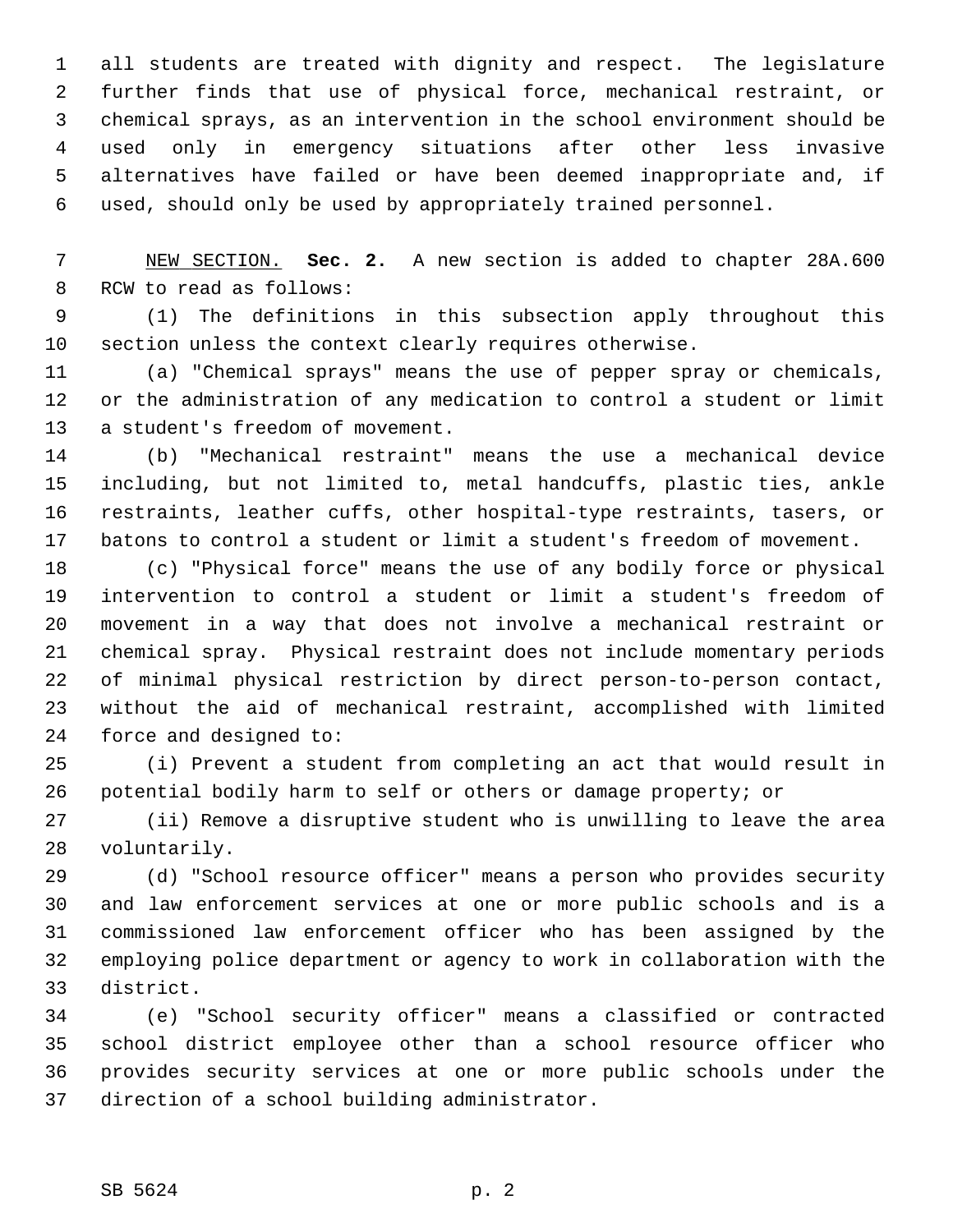1 (f) "Bodily harm" means physical pain or injury, illness, or an 2 impairment of physical condition.

 3 (g) "Substantial bodily harm" means bodily injury that involves a 4 temporary but substantial disfigurement or that causes a temporary but 5 substantial loss or impairment of the function of any bodily part or 6 organ or that causes a fracture of any bodily part.

 7 (2) Except as provided in subsection (5) of this section, the use 8 of mechanical restraints or chemical sprays on a student at public 9 school by a school employee, other than a school resource officer, is 10 prohibited.

11 (3) Except as provided in subsection (5) of this section, the use 12 of physical force in public schools is limited to the use of reasonable 13 force under the following circumstances only:

14 (a) The student's behavior poses a threat of substantial bodily 15 harm to self or to others; and

16 (b) Nonphysical interventions would not be effective in preventing 17 or minimizing the threat of substantial bodily harm.

18 (4) Except as provided in subsection (5) of this section, the use 19 of physical force in public schools is prohibited in the following 20 circumstances:

21 (a) As a means of punishment; or

22 (b) As a disciplinary response to destruction of school property, 23 disruption of school or classroom order, noncompliance with a school 24 rule or staff directive, or communication of a verbal threat that does 25 not constitute a threat of substantial bodily harm.

26 (5) This section does not prohibit:

27 (a) The right of any individual to report to appropriate 28 authorities a crime committed by a student or other individual; or

29 (b) Commissioned law enforcement officers, including school 30 resource officers, or judicial authorities from exercising their 31 authority or executing their responsibilities, including the ability to 32 use physical force, mechanical restraints, or chemical sprays.

33 (6) Each school district shall establish a written policy regarding 34 the use of physical force, mechanical restraints, and chemical sprays 35 on students by school employees. The policy shall be made available to 36 students and parents or guardians. The policy shall include at a 37 minimum: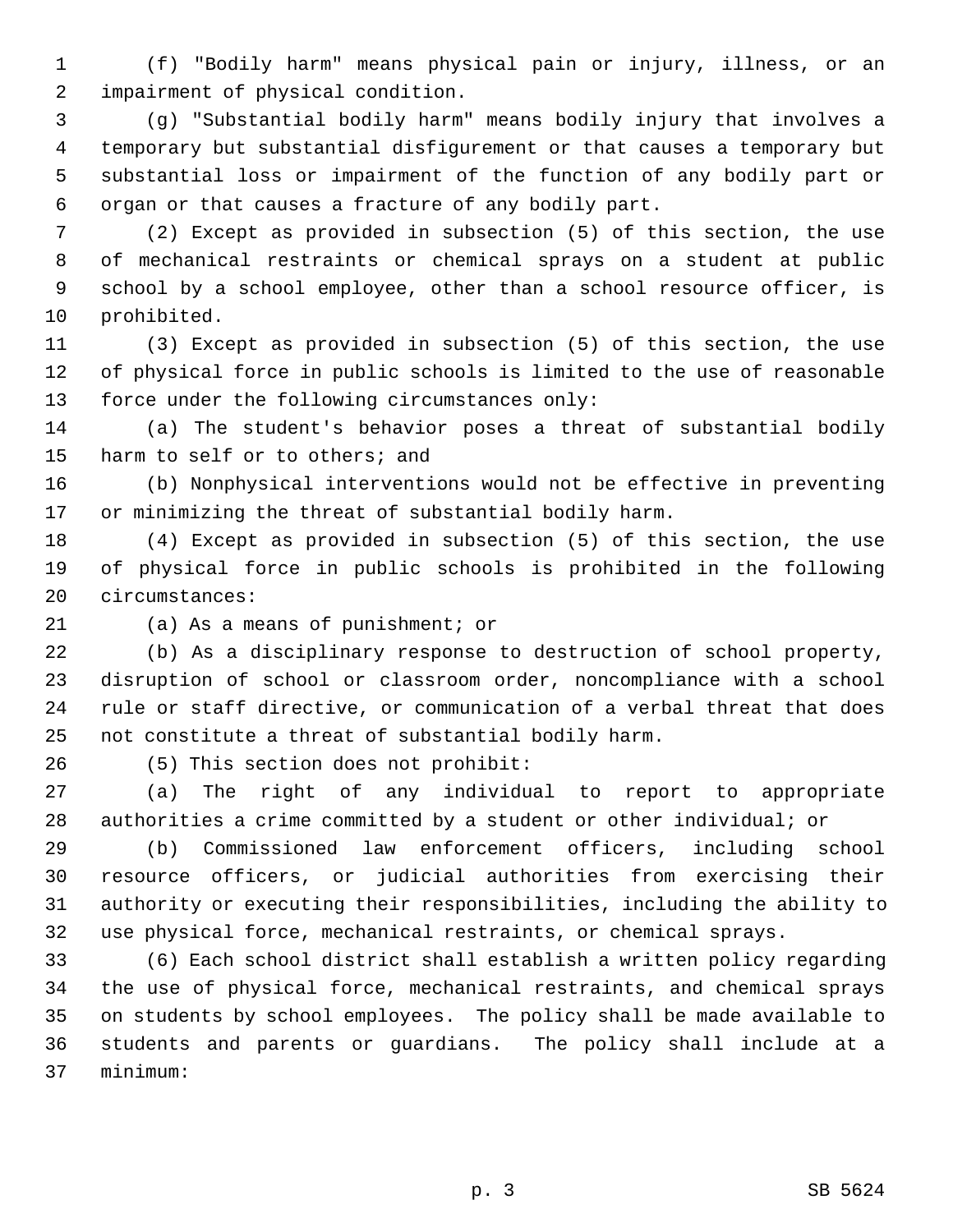1 (a) A description and explanation of the types of physical force, 2 mechanical restraint, or chemical spray authorized at the school and 3 under what circumstances each is allowed to be used;

 4 (b) Which school employees at the school are authorized to use each 5 type of physical force, mechanical restraint, or chemical spray;

 6 (c) A description of the school's training requirements for those 7 authorized to use physical force, mechanical restraint, or chemical 8 sprays; and

 9 (d) Incident reporting requirements and the follow-up procedures 10 used when any type of physical force, mechanical restraint, or chemical 11 spray is used on a student, including:

12 (i) A requirement that the incident be immediately reported to the 13 building administrator or a designee;

14 (ii) A description of what must be included in a written report of 15 the incident;

16 (iii) The timeline for when the written report must be submitted 17 and when student's parents or guardians will be informed of the 18 incident;

19 (iv) The manner by which the information will be provided to 20 parents or guardians; and

21 (v) A requirement that a log of all instances of use of physical 22 force, mechanical restraint, and chemical sprays be maintained and 23 provided to the school board annually.

24 (7) School districts shall report annually to the office of the 25 superintendent of public instruction the total number of instances when 26 physical force, mechanical restraint, or chemical spray was used, 27 including:

28 (a) The type of physical force, mechanical restraint, or chemical 29 spray used;

30 (b) The duration of the physical force or mechanical restraint if 31 longer than five minutes;

32 (c) A brief description or classification of the activity that was 33 the cause of the physical force, mechanical restraint, or chemical 34 spray;

35 (d) The person who administered the physical force, mechanical 36 restraint, or chemical spray;

37 (e) Whether the physical force, mechanical restraint, or chemical 38 spray resulted in any injury to the student or employee; and